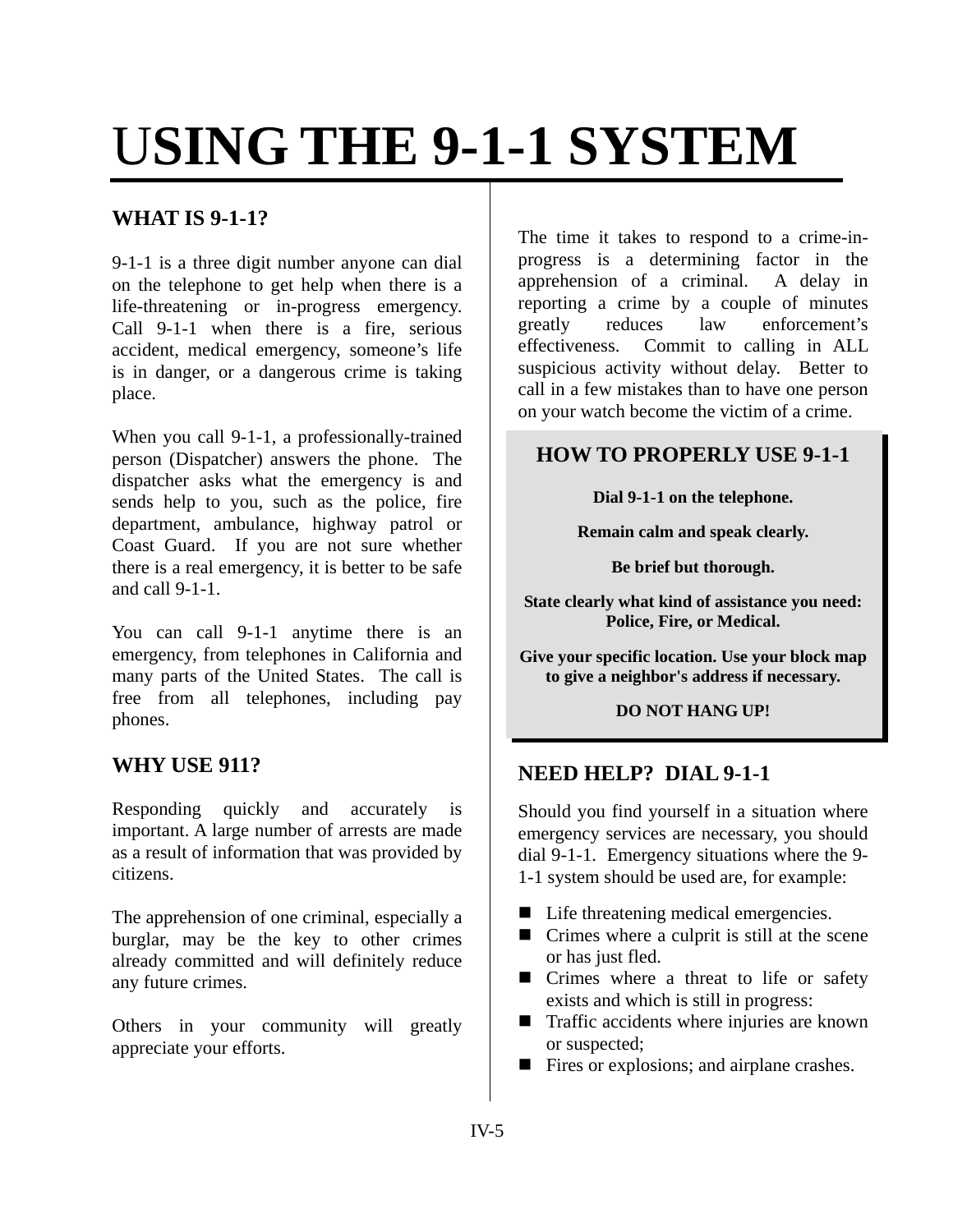Answer each question briefly but thoroughly and then be silent and wait for the next question. Answer all questions, no matter how ridiculous they may seem. Follow the direction of the dispatcher; he or she is trained for emergency situations and will guide you through the entire process

When you dial 9-1-1, your call will be answered by a dispatcher staffing the 9-1-1 public safety answering point (PSAP), located within the communications sections of the Irvine Police Department.

The Dispatcher will obtain information about the emergency in a Specific Order. This allows the dispatcher to make quick decisions necessary to provide an immediate response by the police department of other agency best equipped to handle the emergency.

## **QUESTIONS THE 911 DISPATCHER MAY ASK:**

- Is this a Police of Fire emergency?
- What is the emergency?
- Is it occurring now?
- Where is it occurring?
- Can you see what is happening right now?

#### **IF IT IS A CRIME, HE/SHE MAY ASK FOR:**

- A description of the suspect
- A description of the suspect's vehicle make, model, color
- The direction the vehicle was last seen traveling
- The vehicle's license number

Keep the block map close by to give exact addresses and directions. Emergency calls are prioritized according to the degree that persons or property, are being threatened. A crime in progress receives a quicker response than one that was committed in the past.

If your call requires a rapid response but is not an emergency the dispatcher will probably still take your call as 9-1-1 if you use that line. If your call is a non-emergency, the dispatcher will ask you to call back on a non-emergency line.

# **WHAT HAPPENS WHEN I CALL 9-1-1?**

When you dial 9-1-1 in California, the dispatcher can, in most cases, see the address and number of the phone you are calling from on a special viewing screen. The dispatcher will still ask for the location, in case you are calling from a different place than the emergency. By looking at the address on the viewing screen, the dispatcher can begin to send help to you while you are answering questions.

# **WHAT IF I AM USING A CELL PHONE WHEN I CALL 9-1-1?**

When you dial 9-1-1 from a cell phone, the location of your call will be unknown. The dispatcher will have the address of the cell site and depending on your phone, carrier and other factors, the dispatcher may be provided with an approximate address or cross streets where your call may be coming from. This location may in actuality be anywhere from a few houses away to several miles from where you may actually be calling from. It is extremely important that you immediately advise the dispatcher of the location where emergency services are needed.

If you cell phone is not in use, it is important that your keypad is locked since a high volume of 9-1-1 calls made from cell phones are made unintentionally while the phone is in a pocket or a purse.

## **WHAT IF I CALL 9-1-1 BY ACCIDENT?**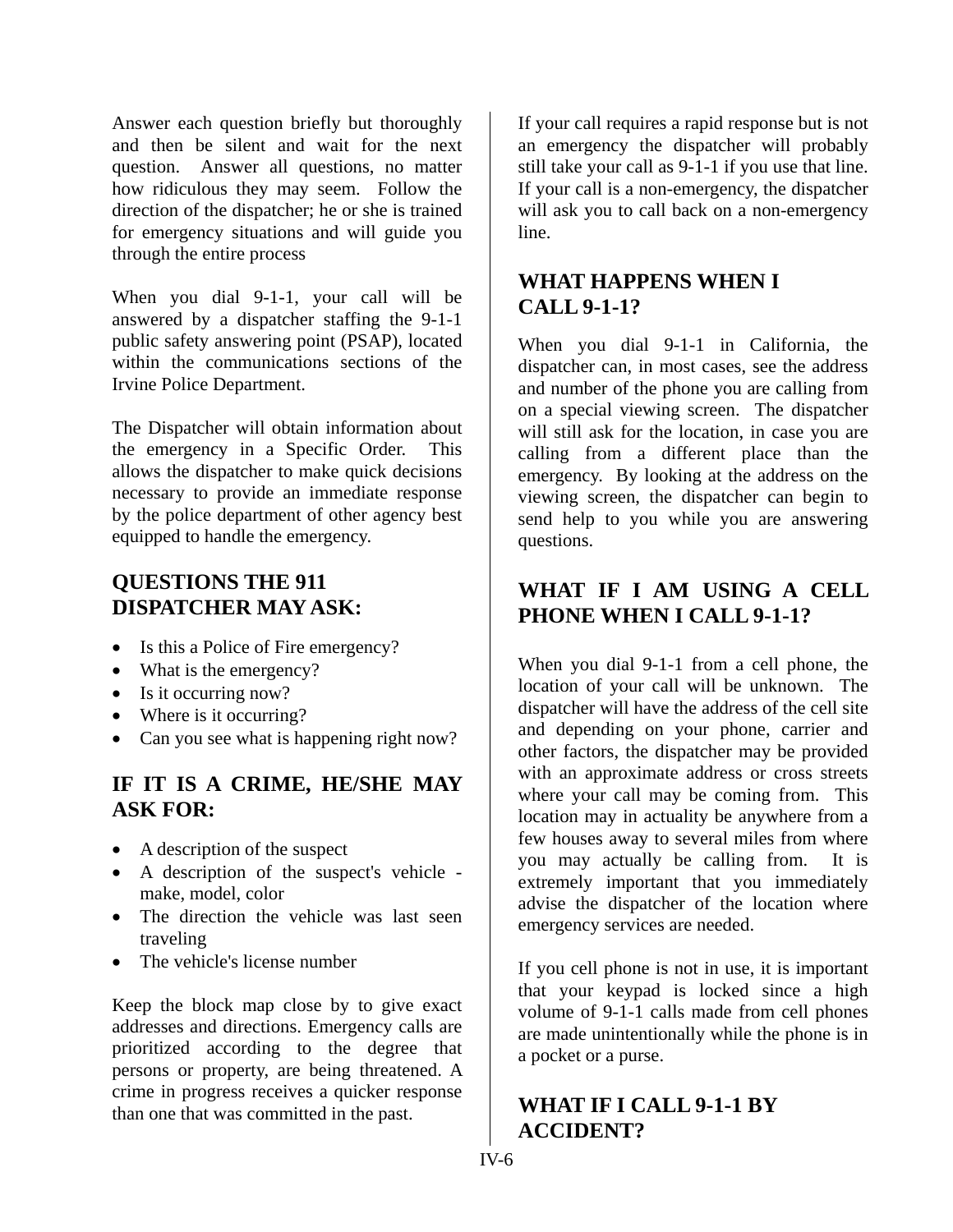#### *DO NOT HANG UP.*

Stay on the line and tell the dispatcher that everything is all right. If you don't, the dispatcher may think that something is wrong and sent a police officer.

#### **WHAT IF I USE A TTY MACHINE?**

If you use a text telephone (TDD, TTY), make sure you know the correct way to dial 9-1-1 on your machine. After dialing 9-1-1, tap several letter keys on the keyboard to alert the dispatcher, then wait several moments. Repeat this procedure until the dispatcher answers. There may be a short delay while a TTY is added to the call. Do not hang up. When the dispatcher answers, type your address and the kind of emergency.

If you do not have access to a TTY or no hearing person available to call, dial 9-1-1 and leave the phone off the hook. If you can talk, say your problem over and over, or make frantic sounds. In most cases, the dispatcher will see your location on the viewing screen and send help.

#### **WHAT IF I SPEAK LIMITED ENGLISH?**

In California, the 9-1-1 dispatcher is able to connect you with a translator. Depending on the language spoken, it may take a few moments for the translation service to locate a translator. If you speak limited English or none at all, tell the dispatcher that there is an emergency and which language you speak. For example, say, "Emergency, I speak Spanish." There may be a short delay while the dispatcher connects the caller with a translator. Do not hang up.

If your language is not translated, stay on the line and explain the emergency as best as you can. The dispatcher will see the address of the phone on the viewing screen and send help.

Learning how to say a few English words, such as "Emergency", "Fire", "Ambulance," "I live at (your address)" and "I speak (your native language)," could save your life or the life of someone you care about.

#### **SHOULD CHILDREN KNOW HOW TO CALL 9-1-1?**

Children should definitely know how to dial 9-1-1 and should understand that it is important to call when something very serious is happening and an adult is not able to take care of the situation.

#### **WHY IS IT IMPORTANT TO USE 9-1-1 CORRECTLY?**

Sometimes it is difficult to reach the 9-1-1 dispatcher. One reason this happens is because many people call 9-1-1 when there is not an emergency. The dispatcher must spend time talking to these people instead of helping others who have real emergencies. That is why it is important to call 9-1-1 only when there is a life threatening emergency.

#### **WHAT IF I NEED HELP, BUT IT IS NOT AN EMERGENCY?**

Call the regular seven-digit phone number of the Police Department, Doctor, Hospital or health clinic. These numbers can be found in the phone book.

#### **NON-EMERGENCY CALLS FOR SERVICE**

If your call is not an emergency, but requires a police response, a dispatcher will obtain information from you and determine what police action must be taken. The dispatcher will enter the information into the police department's Computer Aided Dispatch System (CAD). This system assigns priority to citizen requests for police services by  $IV^2$  is equiven to request to the incident; records information as IV-7